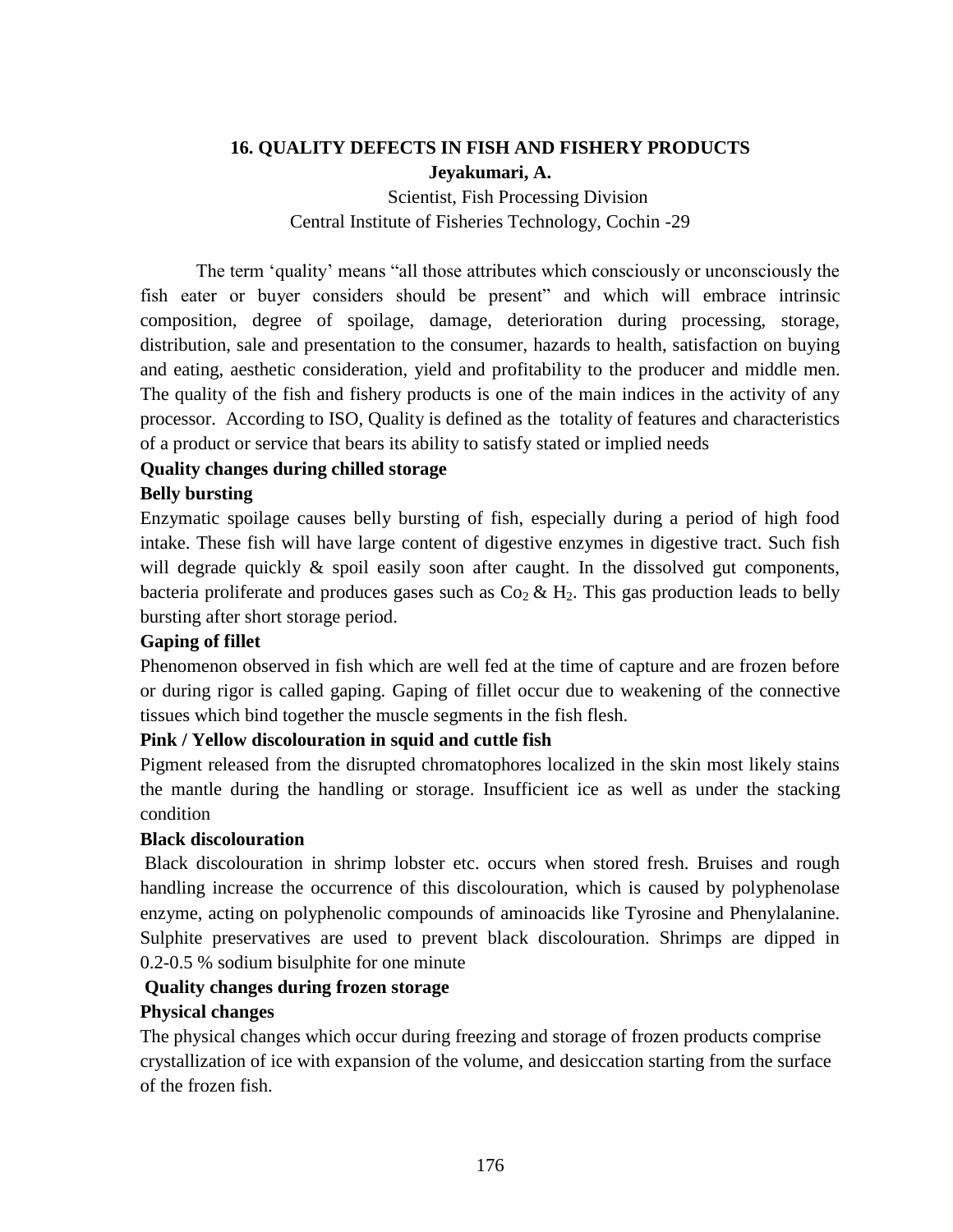#### **Ice formation**

The crystallization of ice is initiated when the temperature of the fish is lowered about  $-1^{\circ}C$ . At the same time, concentration of various inorganic salts and organic components present in the fluid of the fish occurs and consequently the freezing point falls. There is also an increase in the volume of the fish when the water is converted to ice. The larger part of the water consequently freezes between  $-1^{\circ}C$  to  $-5^{\circ}C$  and it is the rate of cooling and this temperature interval determines the size of the ice crystals. It is well known that slow freezing results in formation of large ice crystals. These may cause the tissue of the fish to become so porous and perforation of the tissue can often be seen after the fish is thawed .It may even become even spongy. Rapid freezing on the other hand, results in small ice crystals, and the quality of quick frozen fish may be practically equivalent to that of fresh unfrozen fish.

**Physical and chemical changes during frozen storage**



#### **Freezer burn/Desication**

Freezer burn is a condition that occurs when frozen food has been damaged by dehydration and oxidation, due to air reaching the food. Change in fluctuation in storage temperature influences the desiccation, loss of weight and quality of the fish contributes to a poor appearance or results in "freezer burn". If the desiccation is pronounced, the fish surface may become dry and fibrous. In some cases the skin may change the colour, several other factors influence the loss are, the kind of wrapping, it's sealing and moisture transmission characteristics.

### **Discolouration**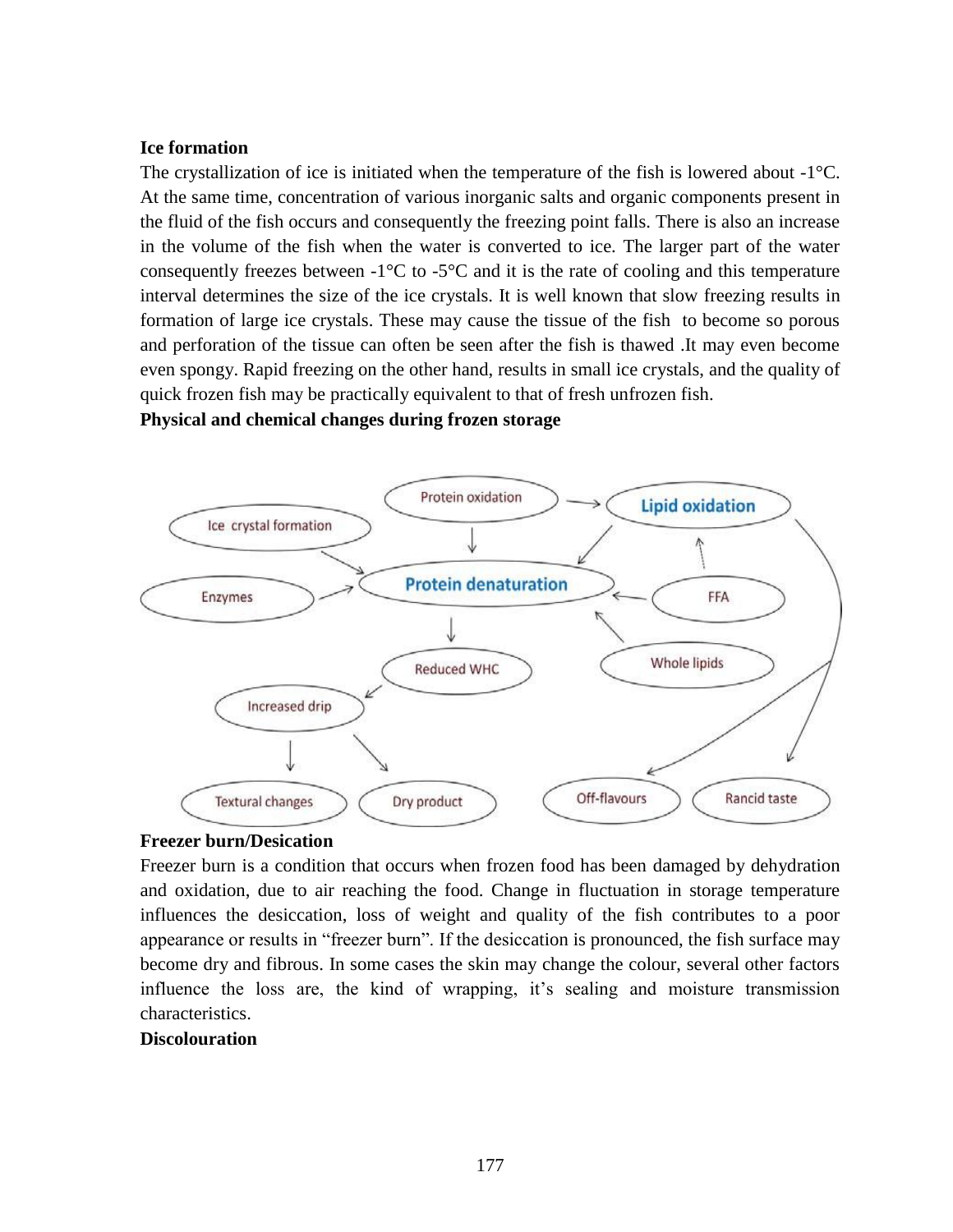When frozen fish is in contact with air, oxidation of fat or oil in the fish takes place and these results in "rusting" or discolouration of the flesh and development of rancid odours and flavours.

### **Green/Brown discolouration**

Frozen tuna and sword fish may exhibit green and brown discolouration. Uncooked fish meat contains three derivatives of myoglobin. The pigment responsible for the pink colour in normal cooked meat of tuna is hemochrome, derived from the reaction of myoglobin with non-heme constituents. Greening is due to pigments resulting from the oxidation of hemechrome that occurs when the meat is unduly exposed to oxidative condition during and after cooking. Greening of frozen sword fish may be related to up take of H2S produced by putrefactive bacteria. Proper evisceration and removal of blood immediately after the catch reduce the risk of discolouration.The undesirable discolouration in yellow fin tuna meat can be averted, if the fish is frozen at full rigor, stored at a temperature of -23 $\degree$ C to -27 $\degree$ C, and defrosted by still air at 10°C.

## **Yellow discolouration**

Frozen storage of some fish (cod) may result in yellowing of flesh below skin. Freezing process disrupt chromatophores and release carotenoids and their migration to the S/C fat layers causes yellowing. Cuttlefish muscle has very high phospholipid content and are susceptible to oxidation. Since phospholipids contain amine groups, their oxidation can lead to aldehyde–amine interactions that produce yellow colour. In crustaceans,like lobster, pigment is limited to the surface of the meat, the changes during frozen storage lead to yellow discolourations.

## **SPOILAGE OF CURED FISHERY PRODUCTS**

## **Moulds and fungi:**

Fungus usually grows well on unsalted and salted dried fish, which has high moisture content. Moulds usually grow at the optimum temperature of 30-35°C with a relative humidity above 75%.In salted fish, brownish black or yellow brown spots are seen on the fleshy parts. This mainly caused by the growth or Halophilic mould called *Sporendonema epizoum.* This gives a fish very bad appearance. Some of the fungi isolated from dried fish are *Aspergillus* spp. *A.niger*, A. *flavus, A.candidus, A.amstelodami, A.chevalieri, Rhizopus, Mucor, Penicillium spp., Polypaecilum pisce.*

## **Spoilage of fish by fungi**

- 1. Colour change due to fungal growth
- 2. Smell/flavor change
- 3. Breakdown of fat and protein
- 4. Production of mycotoxin

### **Prevention of fungal spoilage**

### **1. Chemical methods**

a) Use of preservatives: The main preservatives used are calcium propionate, potassium sorbate, sodium benzoate, parabens, sulphur dioxide, sodium nitrite.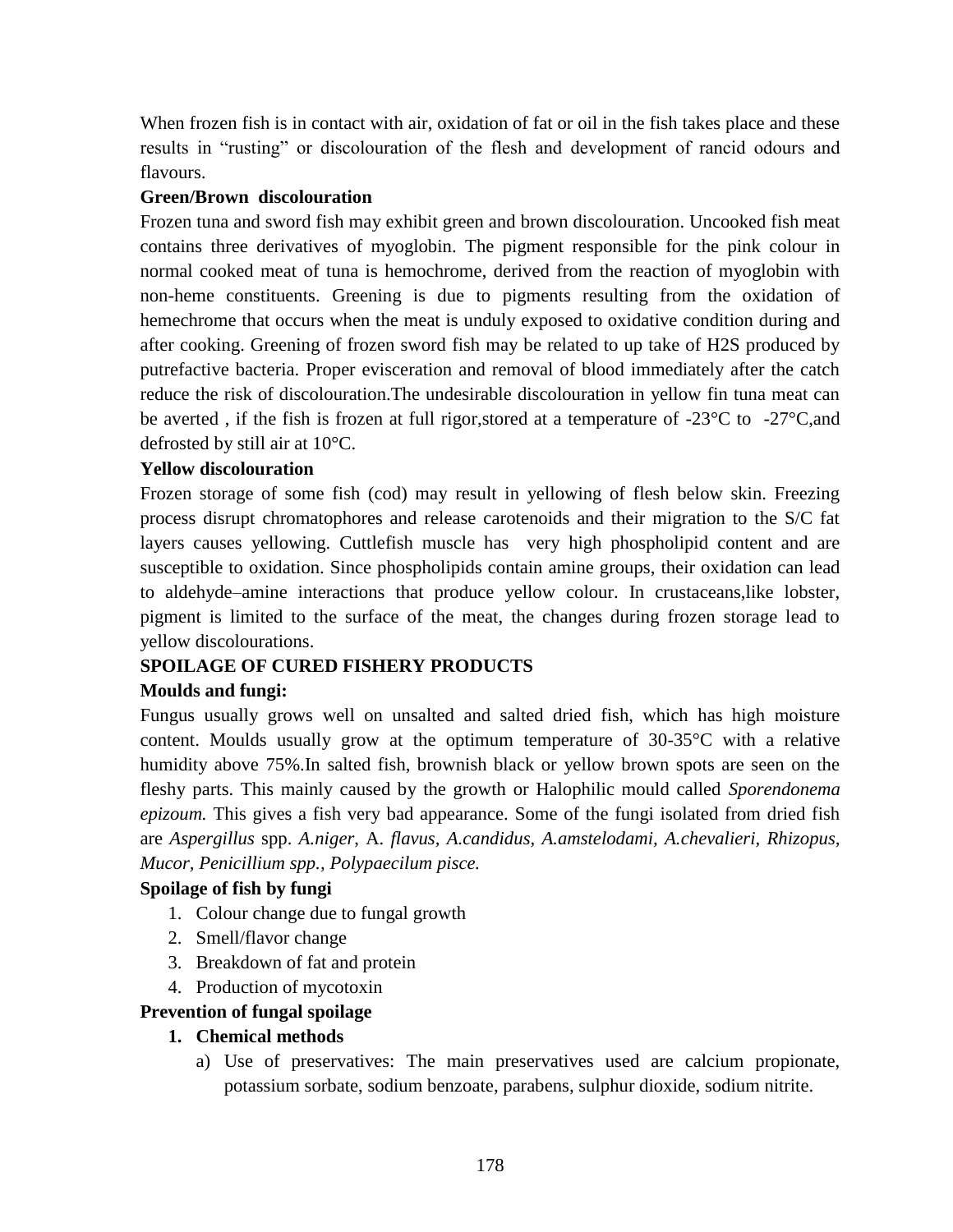- b) Use of fungicides: Probably expensive to use. Broad spectrum fungicide is toxic to humans too.
- c) Gamma irradiation: The main problem is recontamination if the product is not sealed properly. High cost of processing and packing is another problem.

# **2. Physical methods:**

- a) Control of storage temperature
- b) Control of water activity by controlling moisture, salt and fat
- c) Keeping storage period as short as possible
- d) Adopting insect control measures like fumigation
- e) Applying proper curing method viz. drying quickly after brining avoiding contamination from soil,dust etc.

# **Rancidity**

This is caused by the oxidation of fat, mostly in oil rich fishes like mackerel. Oxidation of fat imparts characteristics odour and colour of the fish change to brown. This is known as rust. Certain impurities in salt and traces of copper accelerate this.

# **Pink /red spoilage**

Pink /red spoilage is mainly due to the presence of halophilic bacteria (*Halobacterium salimaria*, *H. cultrirubium*, *Sarcina morrbuae* and *S. litoralis* from the salt. Spoilage appears on the surface as slimy pink patches. They are aerobic and proteolytic in nature, grows best at 36ºC by decomposing protein and giving out an ammoniacal odour

# *Prevention*

Usage of good quality salt

## **Insect Infestation**

It occurs during initial drying stages & storage of the dried samples. Mainly blowflies belonging to the family are Calliphoridae and Sarcophagidae. Flies come and lay their eggs. These eggs develop into maggots, which bury within the gill region. They develop mainly when conditions are favourable with adequate moisture and intermittent rain. This results in both economic and nutritive loss to the fish processor. Infestation can be reduced by:

- Proper hygiene and sanitation
- Disposal of wastes and decaying matter
- Use of physical barriers like screens, covers for curing tanks etc
- Use of heat to physically drive away the insects and kill them at 45ºC

## **Fragmentation**

Fragmentation occurs due to denaturation and excess drying of fish results in breaking down of the fish during handling.

## **Prevention**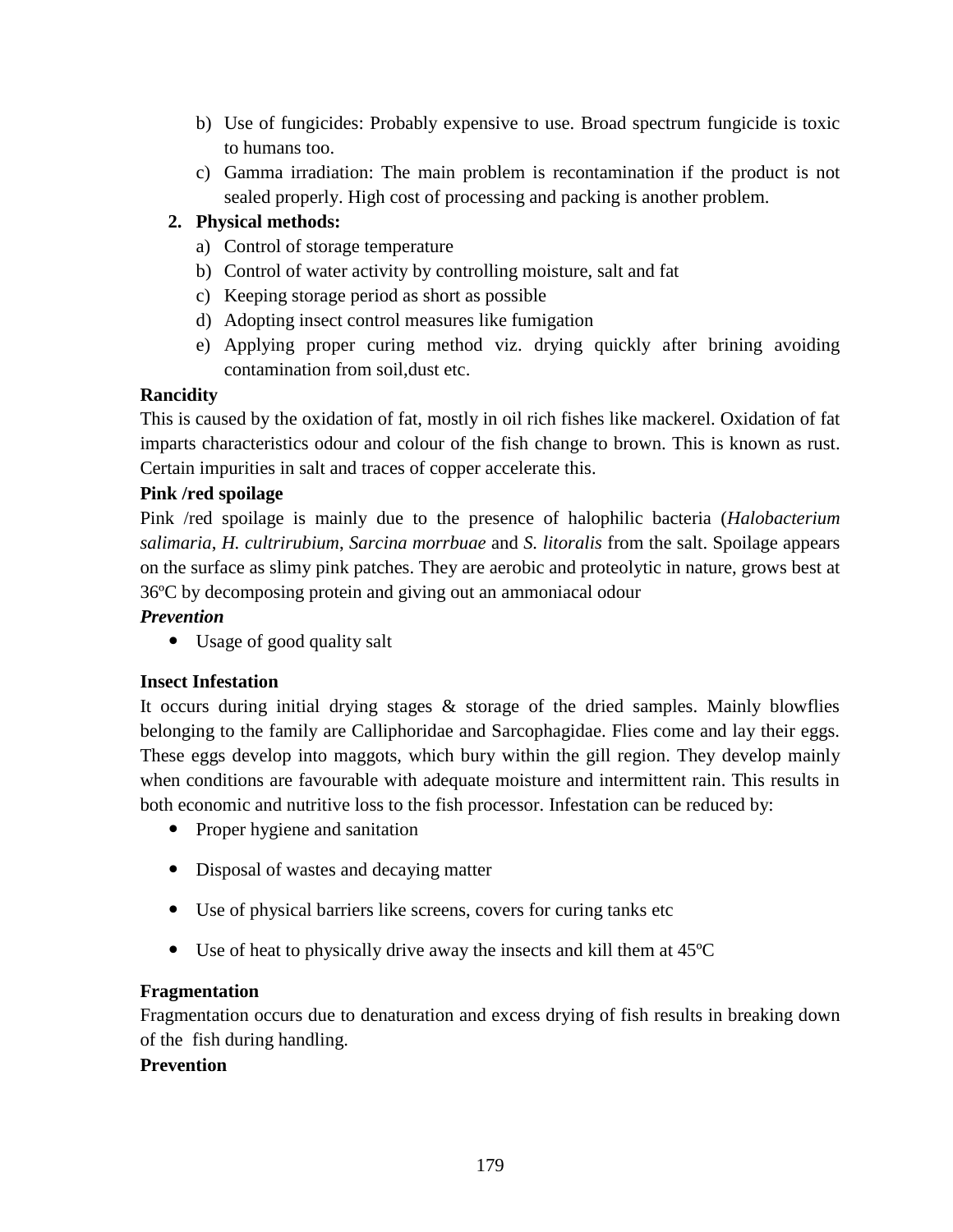It is necessary that fresh fish be used as raw material to ensure a good finished product.

# **Quality assurance of dried fish**

- fresh as possible
- The water used for washing and brining should be potable
- Salt used should be of good quality and should not contain high amounts of Magnesium and Calcium chlorides.

# **Quality changes canned products Classification of Spoiled Cans**

**Flipper**: This is a can of normal appearance in which one end flips out when the can is stuck against a solid object. The end snaps back to the normal position when very light pressure is applied

**Springer:** This refers to can in which one end is bulged but can be forced back in to normal position where upon the opposite end bulges

**Soft Swell:** It is a case in which the bulged ends can be moved by thump pressure but cannot be forced back to the normal position

**Hard Swell**: This is one in which the ends of the can are permanently and firmly distended

## **The chief defects and causes of spoilage may be listed as follows:**

- 1. Microbial spoilage: This may result due to
	- a) Under processing
	- b) Inadequate cooling
	- c) Leaker infection/Leakage through seams
	- d) Pre-process spoilage
- 2. Chemical spoilage
	- a) Internal corrosion giving rise to hydrogen swells or pin holing
- 3. Physical: causes due to
	- a) Faulty retort operation
	- b) Under exhausting
	- c) Over filling
	- d) Internal vacuum too high (Panelling)
	- e) Use of cans of inadequate substances
	- f) Rough handling
- 4. Miscellaneous like: Rust, Damage et.c.,

## **Discolouration**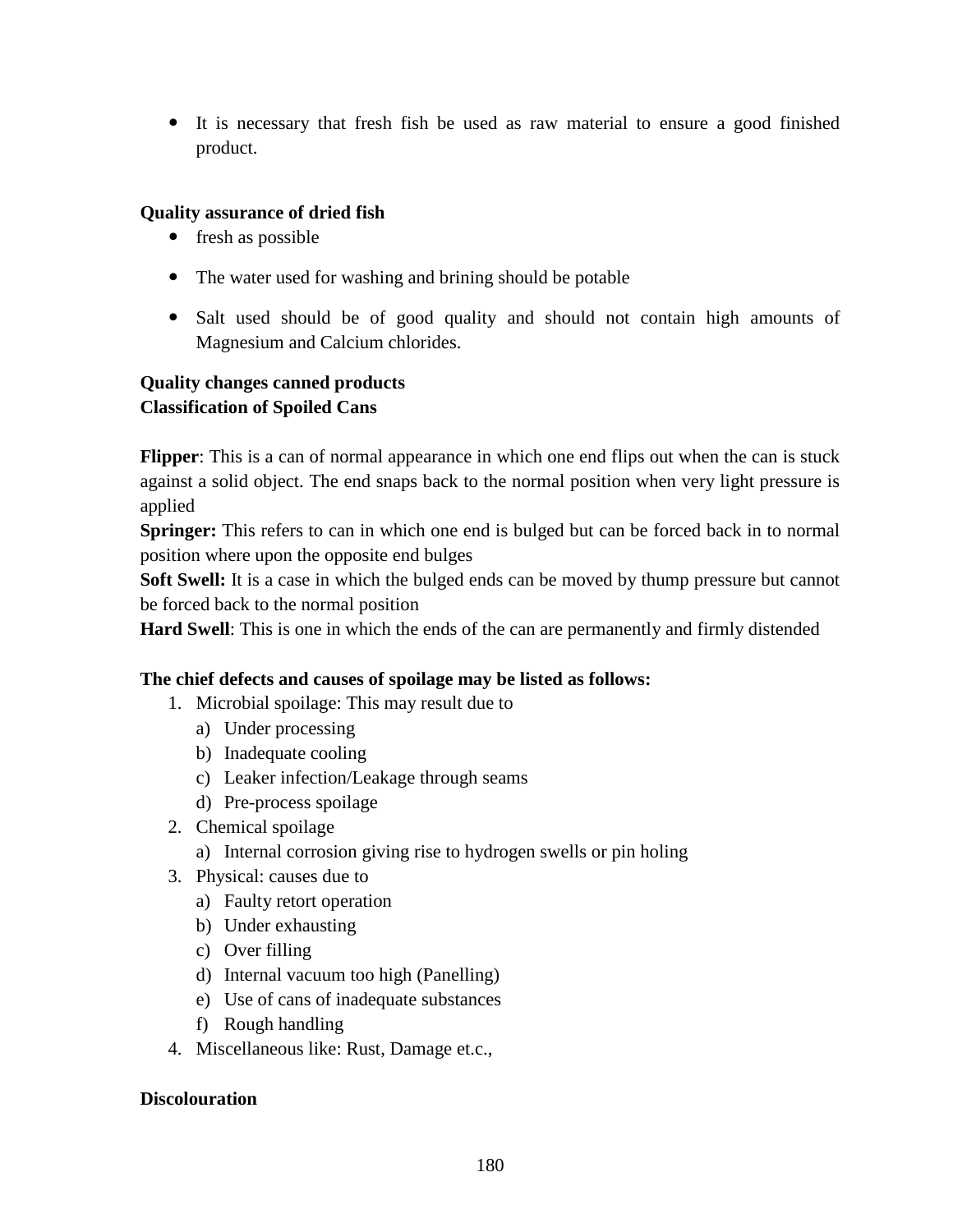# **Black discolouration**

It is mainly encountered in packing crab, clams, shrimp and lobster .Sulfur compounds in the flesh unite with the iron base of the tin plate to form iron sulfide Prevention:

- Addition of small amounts of organic acid
- use of parchment-paper can liners
- lacquer containing small amounts of zinc

## **Copper sulfide discoloration/Blue discolouration in crab meat**

It is associated with hemocyanin, a biochemical component in crustacean blood.The degree of blue discolouration depends on the copper content of the meat and average copper level is higher in blue meat  $(2.8mg\%$  wet wt.) than in normal meat.

Prevention

 Use of metal chelating agent such as citric acid, or ethylene diamine tetraacetic acid ( EDTA ).

## **Green discoloration**

It occurs in cooked tuna. The TMA content in cooked tuna is closely related to the degree of green colour and that the development of green colour is closely correlated with the TMAO content of raw fish.TMAO content of more than 13mg% N was found to cause greening,a level below this occurrence of greening is unpredictable. It is recommended that tuna with high concentration of TMAO and myoglobin shall not be used for canning

## **Brown discolouration**

Brown discolouration is caused by reaction of protein or amino acid with product of lipid oxidation. It is observed in variety of processed products including white pomfret, sardine etc. Discolouration due to protein-lipid browning is greater in fatty fish than lean fish.

### **Common defects**

## **Stack burning**

Stack burning is caused by over processing. A considerable amount of heat is retained over a long period when canned products are stacked

## **Perforation and Corrosion**

Perforation and Corrosion in can is prevented by air should be expelled from product and headspace as completely as possible. It is dependent on the temperature. Cans should be thoroughly cooled before packing or stacking to r educe corrosion

### **Gaseous Spoilage**

Can appears like Swelled or "bulging. It is caused by spore-formers of the anaerobic or facultative anaerobic types. Organisms found quite commonly are *Clostridium welchii* and *Clostridium sporogens.* and gas-forming heat-resistant organism is *Clostridium botulinum* **Non-Gaseous Spoilage**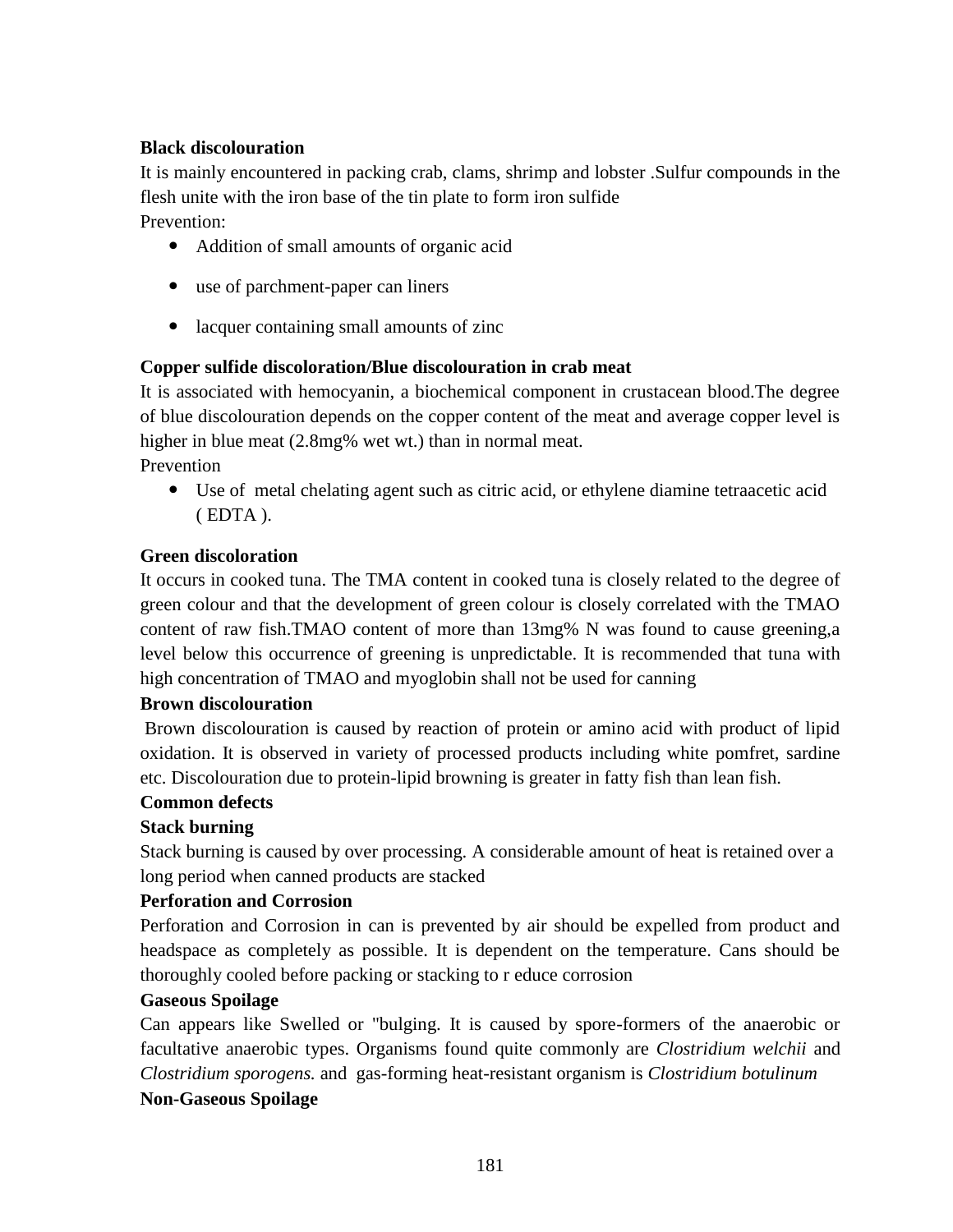There is no external indication of non-gaseous spoilage. It is caused by aerobic spore formers, *Bacillus cereus, B. mesentericus* and *B. vulgatus.* Storage at temperatures between 40 and 30 F. will greatly reduce the possibility of flat souring

# **Honeycombing**

Honeycombing is found in canned tuna meat that is processed from stale raw material. The meat in such cases presents the appearance of honeycomb. During steaming the volume of the meat will contract due to removal of water because of the coagulation of muscle protein that begins at the surface. Production of gas in the flesh expands and make little pockets in the flesh. On cooling, the pockets remain and the flesh seems to be filled with small holes or air paces. It also occur in canned salmon and sardines.

## **Mush**

It is Flabby condition met with some species of pilchards caught at the end of its spawning. This is caused by the invansion of prasitic protozoan *chloromyxum* whish decomposes the

fish meat during storage such that it becomes entirely soft during canning

## **Struvite formation**

Canned marine products such as brine packed shrimp,crab, tuna,salmon etc.are frequently seen to contain some glass like crystals,particulary when the temperature of storage is low.It occurs due to the formation of a chemical compound ,magnesium ammonium phosphate hexahydrate, $MgNH_4PO_46H_2O$ , called struvite. It can be prevented by adding chelating agent like hexametaphosphate.

## **Curd and adhesion**

'Curd' is precipated protein often found in canned mackerel and salmon. This is more common with salmon, which is generally canned without pre-cooking. The meat coagulated by heat adheres to the inner side of the can ends and presents a poor appearance on opening the can. The lacquer may get peeled off while removing the curd from the can ends. Use of raw fish,which is not very fresh, and, inadequate brining and pre-cooking are some of the reasons responsible for formation of curd. It can be prevented if the raw fish is soaked in 10-15% brine for 20-30 minutes followed by thorough washing before filling.

## **Quality defects in Coated Fish Products**

Coated product is one, which is coated with another foodstuff.Seafood specialties, fish portions (raw and precooked), shrimp, fish fingers, scallops, fish balls, fillets etc are the principal seafood products which are bettered and/or breaded

## **Shelling**

- Separation of breading from substrate due to uncontrolled release of moisture
- Corrective Action Controlled release of moisture from substrate and breading system

## **Blow Off**